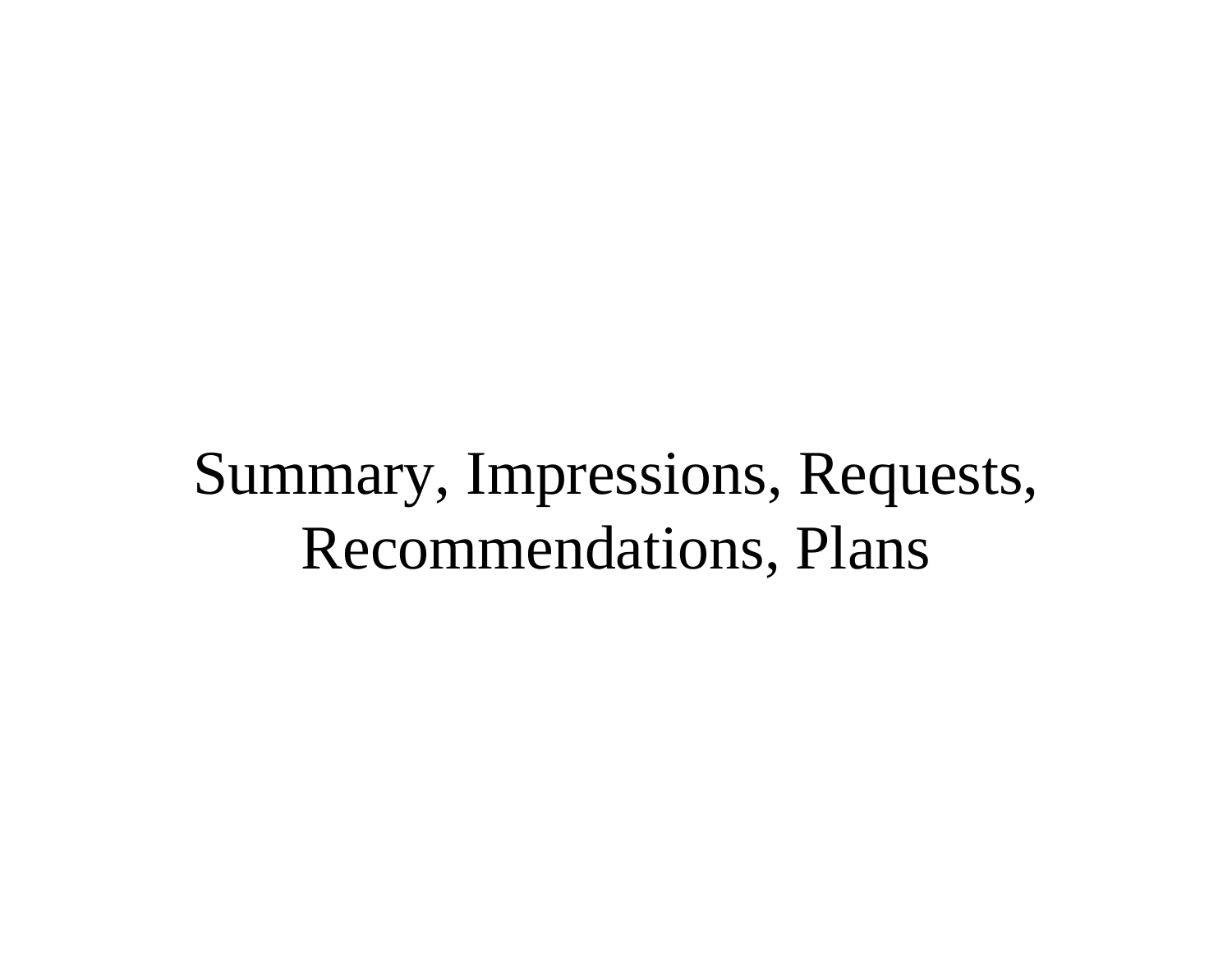#### Who is Invited to the LCLUC meeting?

- Note: ST meeting consists of reps of projects, which were selected in a very competitive environment -> high level
- Slicing the program this couple of years by topic
- Unoficially: ALL NASA LCLUC-affiliated PI's and Co-Is, including alumni
- Officially:
	- Topical Projects PI's reporting on their mid/final stage
	- New PI's with posters on planned activities
	- NIP and students
- Bottom line: all are invited but some are required to attend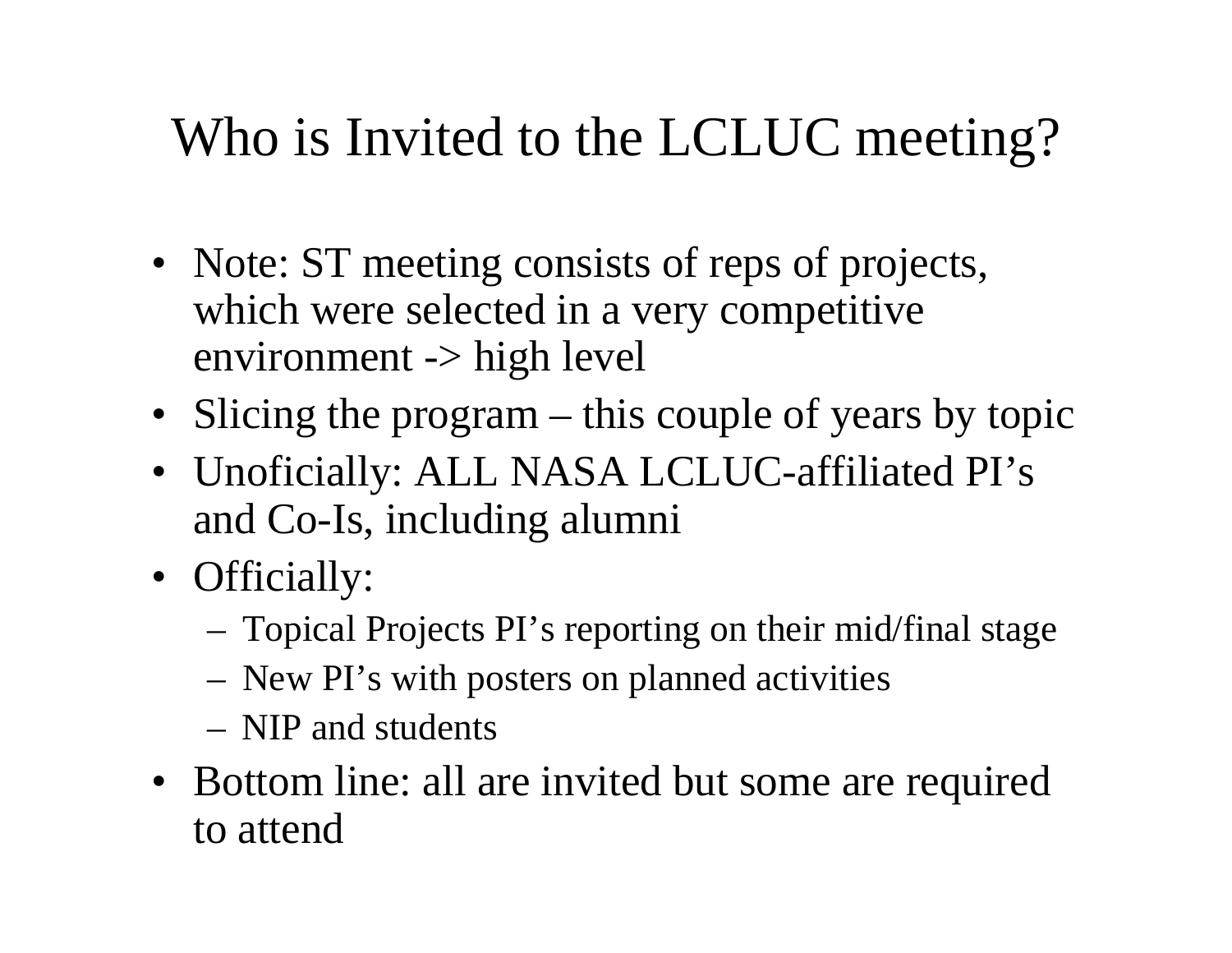## What is the distinction between the TE and LCLUC programs?

- Both involve ecological, natural processes
- But LCLUC is focused on human dimensions and use of social science
- I have been encouraging links to social science (scientists). I will be more strict and make this factor a priority in proposal selections. This aspect should be the MAIN characteristic of the LCLUC program.
- Note: IDS, EOS, Carbon, etc. projects will still be part of the LCLUC program but I don't expect the social science component in those projects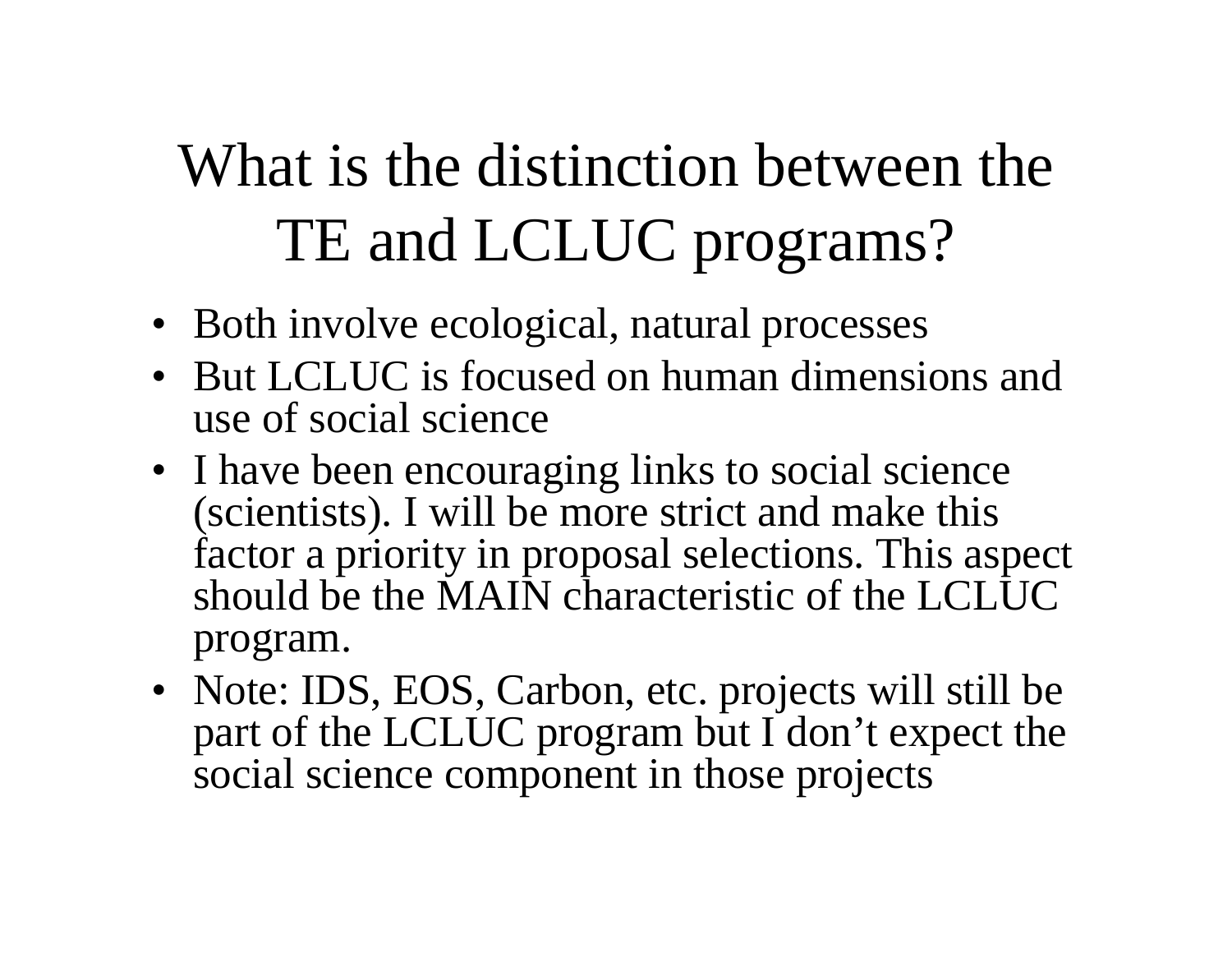## Program Resizing

• So far projects have been limited in size merely by the funding ceiling

Case studies, narrower scope problems

- Move to bigger teams, larger projects (more expensive, broader scope, integrative) => fewer projects in total, more comprehensive, larger-scale problems
	- Will leave room for smaller projects to get into the program to develop links to bigger teams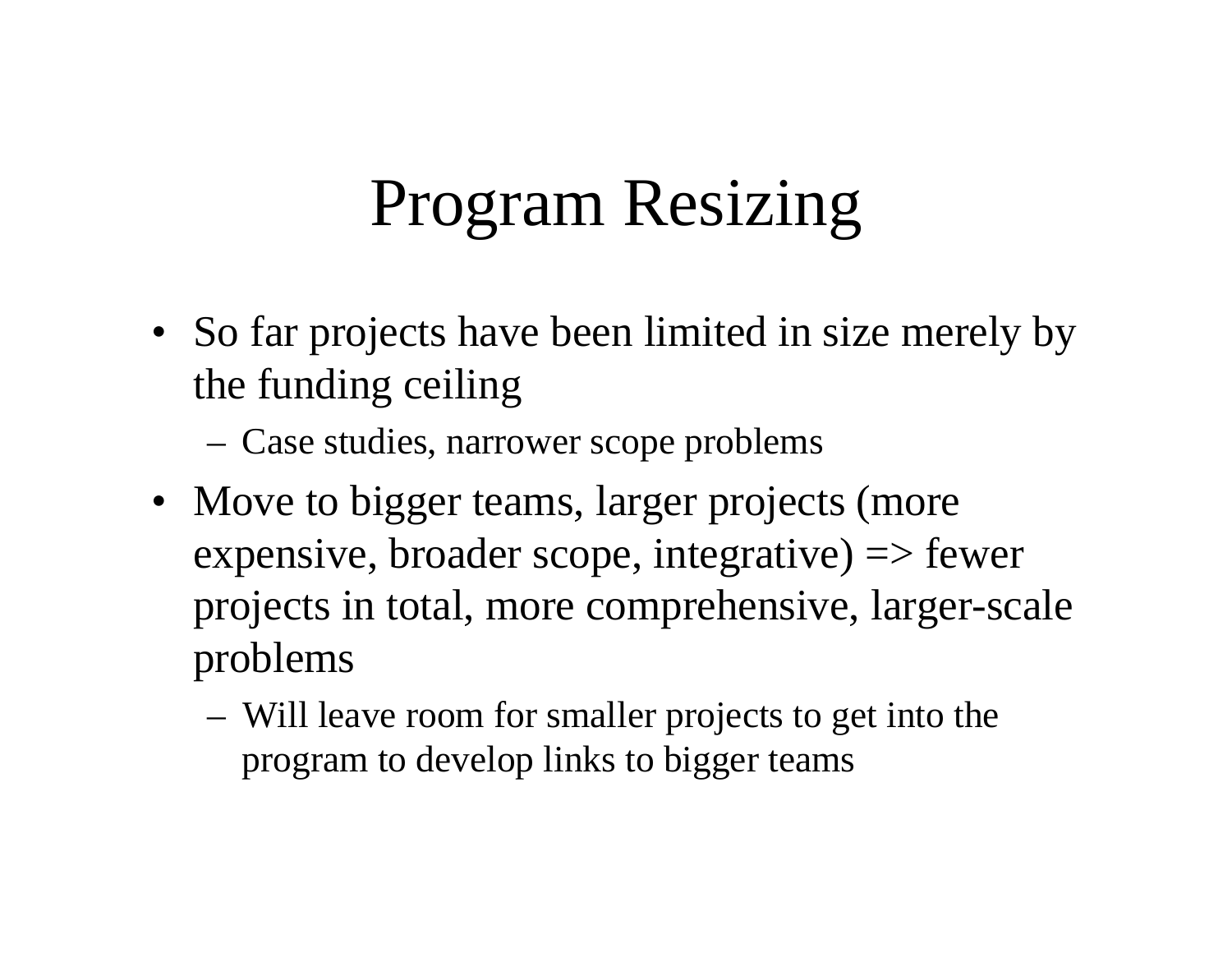#### How are Teams Created?

- I am not only the Project Manager facilitate teaming up
- The LCLUC Science Team environment provides cross-fertilization of ideas and generates new multi-disciplinary teams => complex proposals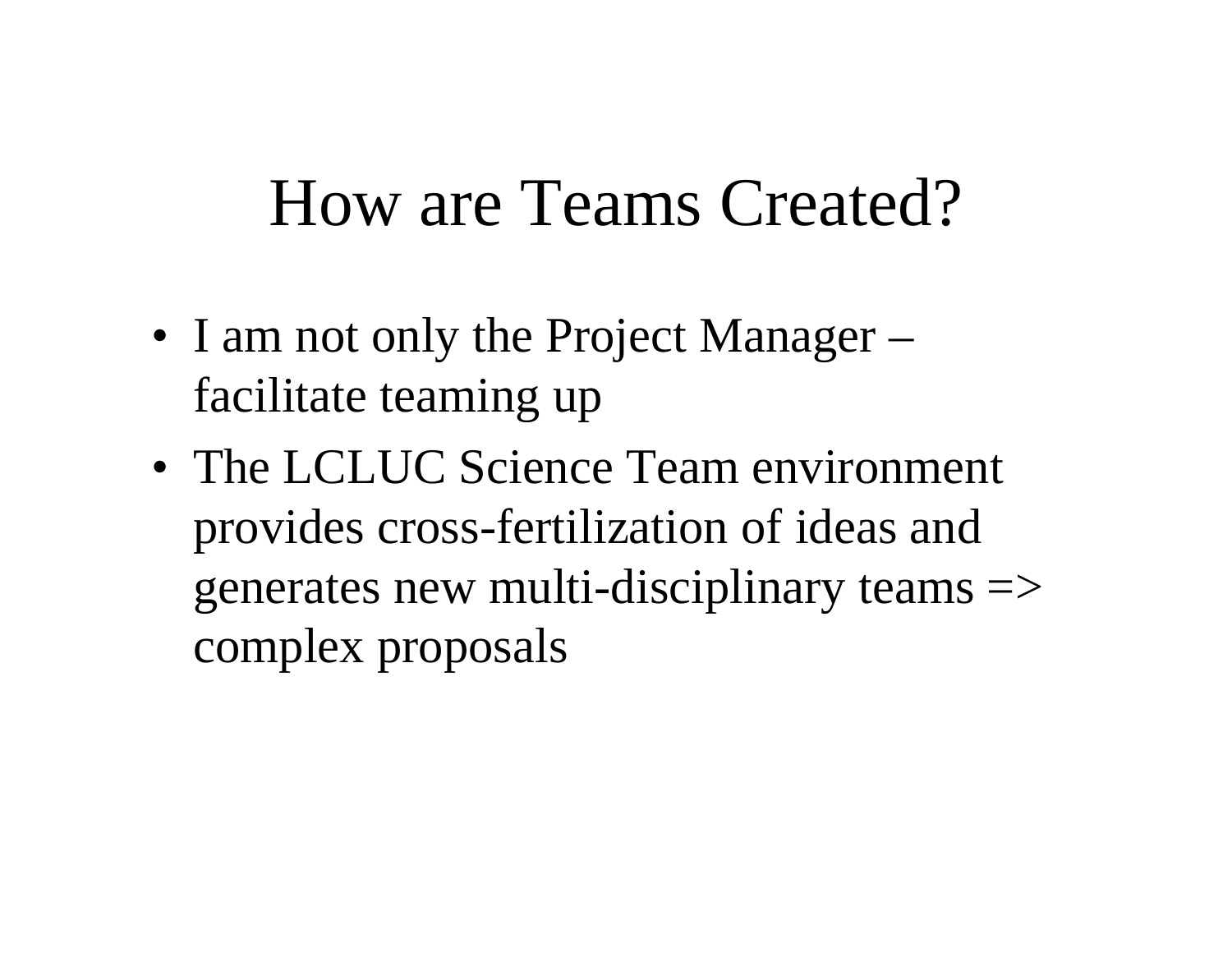# ST Meeting Format

- The Program is too broad for a one-meeting event
- •First sliced geographically, then topically
- •Overviews, team work - good format for the future
- Personal observation
	- The current format is better than before
	- Still need more time for questions/answers
	- Scheduled meetings 2 years in advance is good PI know when to expect their travel to ST meetings
	- Have the Spring meeting in DC area for NASA and agencies managers to be able to attend without major travel
	- Have the Fall meeting abroad near some LCLUC project study area, and invite international managers to enhance linkages with major international initiatives
		- Sep '07 Central Asia (Urumqi, China): focus drylands
		- Nov '08 South Ease Asia: focus tropical LCLUC
		- Fall '09 TBD focus: temperate LCLUC

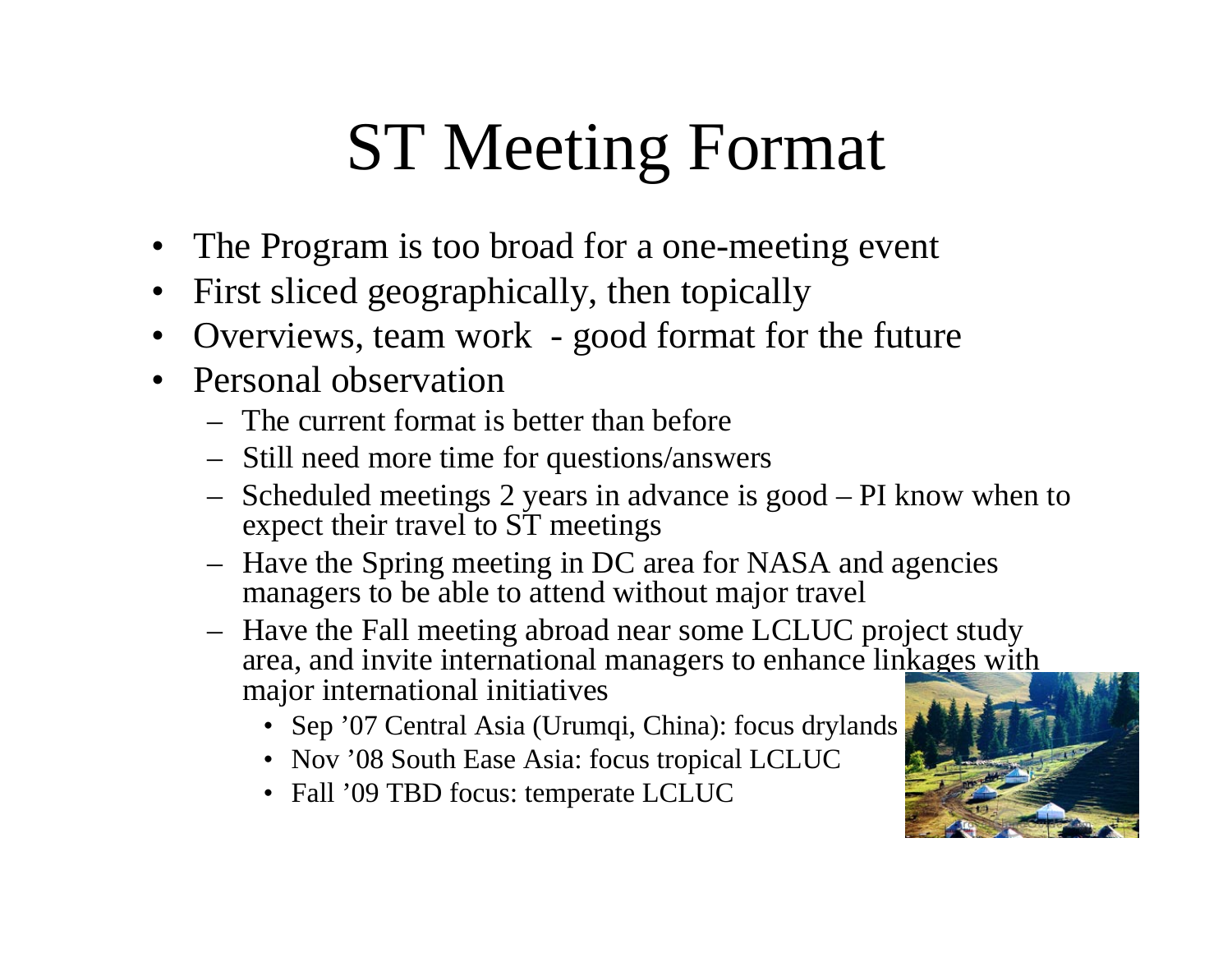# Meetings in the Near Future

- $\bullet$  Fall '07 NEESPI/LCLUC ST meeting: Drylands
	- Sep 16-20, Urumqi, China
- $\bullet$  Transatlantic Land Use Conference
	- Sep 24-26Westin Hotel in Washington DC
- $\bullet$  Direct Broadcast Land Workshop (MODIS/VIIRS)
	- Oct TBD, Mexico (org. CONABIO +USFS)
- $\bullet$  LCLUC Water Science Workshop
	- Winter-Spring TBD, (org. Fisher et al)
- $\bullet$  LCLUC Carbon Science Workshop
	- TBD
- $\bullet$  Spring '08 LCLUC ST meeting within the Joint Focus Area (Carbon Cycle &Ecosystems) meeting. LCLUC side meeting (focus on IPY?)
	- March-April 2008 DC area
- $\bullet$  Earth from Space conference (RS Applications)
	- December 4-6, Moscow, Russia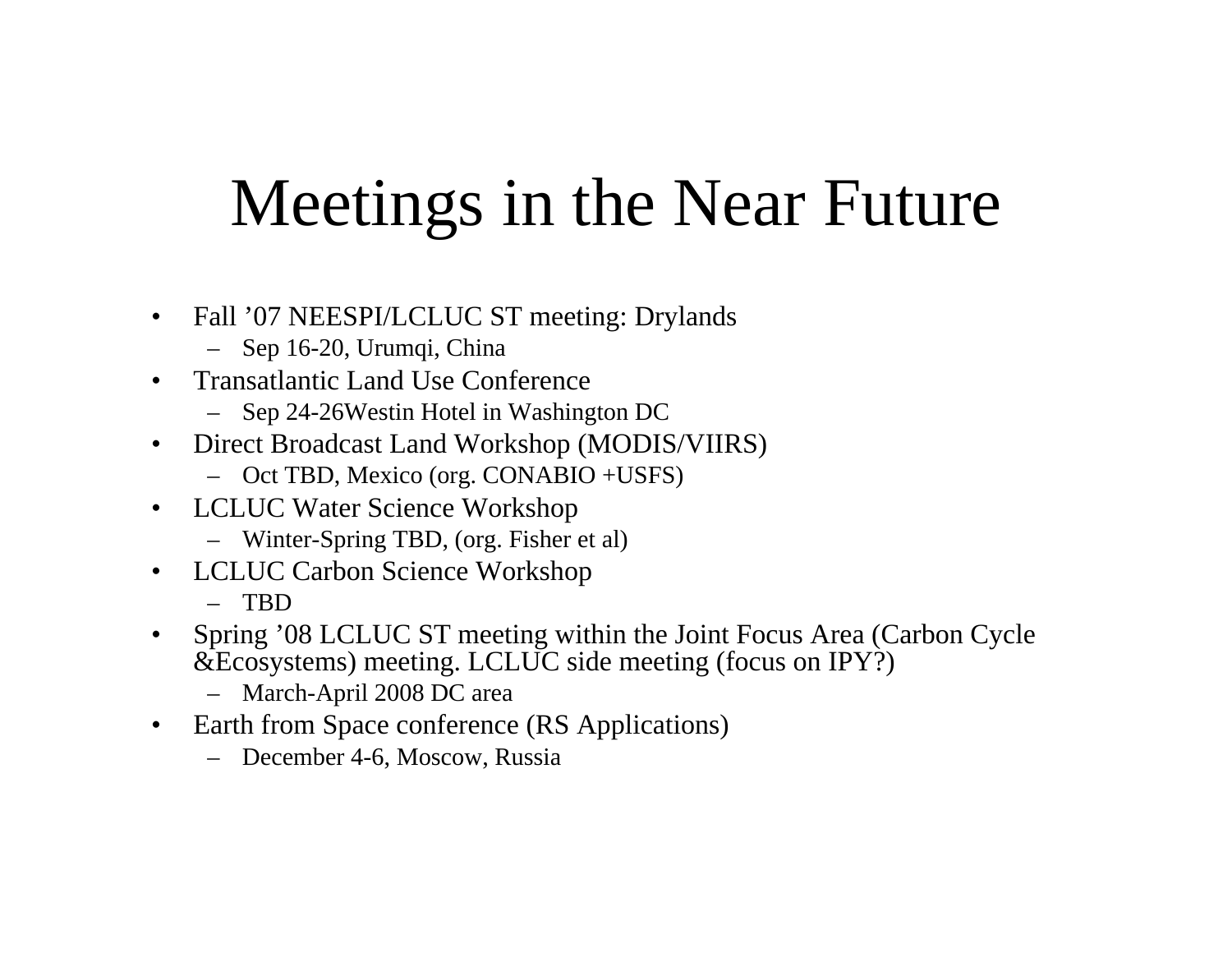### Future Directions

- Integration of LCLUC processes in climate models and assimilation schemes. Examples: urbanization, irrigation
- IPY
- Interdisciplinary areas, e.g. Health
	- Contributing to GEOSS societal benefits area, e.g. LCLUC-health impacts studies
- Harmonization of land cover/use classifications
	- Validation
	- LCCS
- Improved land use modeling based on the results of the forthcoming NAS review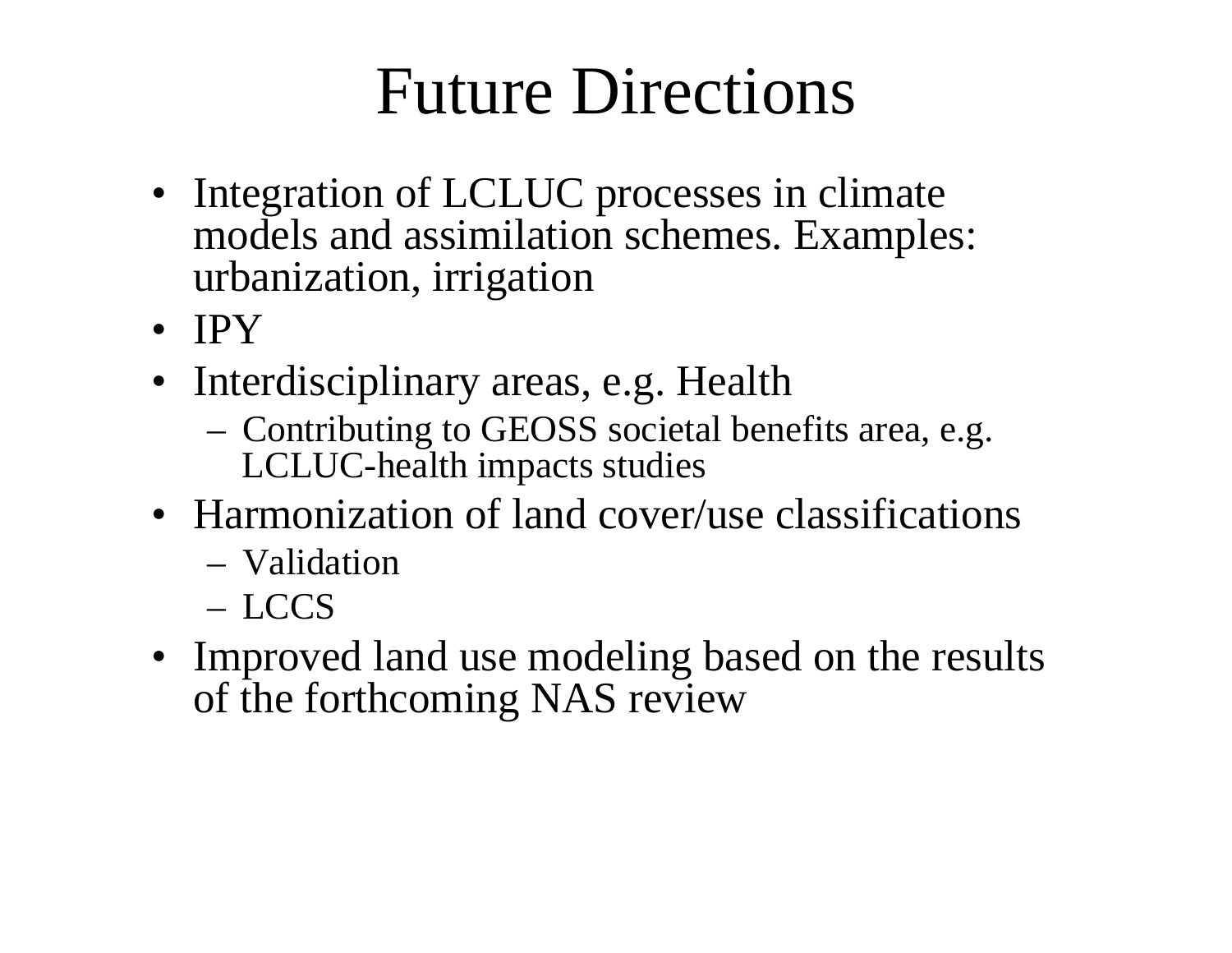### Future Directions (cont.)

- Regional focus on Northern and Southern Eurasia will remain to support NEESPI and MAIRS
- As before other regions (Americas, Africa) are welcome too. Priority to regional-continental scale  $-LBA \rightarrow LCLUC$
- Enhancing LCLUC social science component
	- Social science: not just related to societal aspects but directly included (data, models) – best if supported by another agency or private foundation